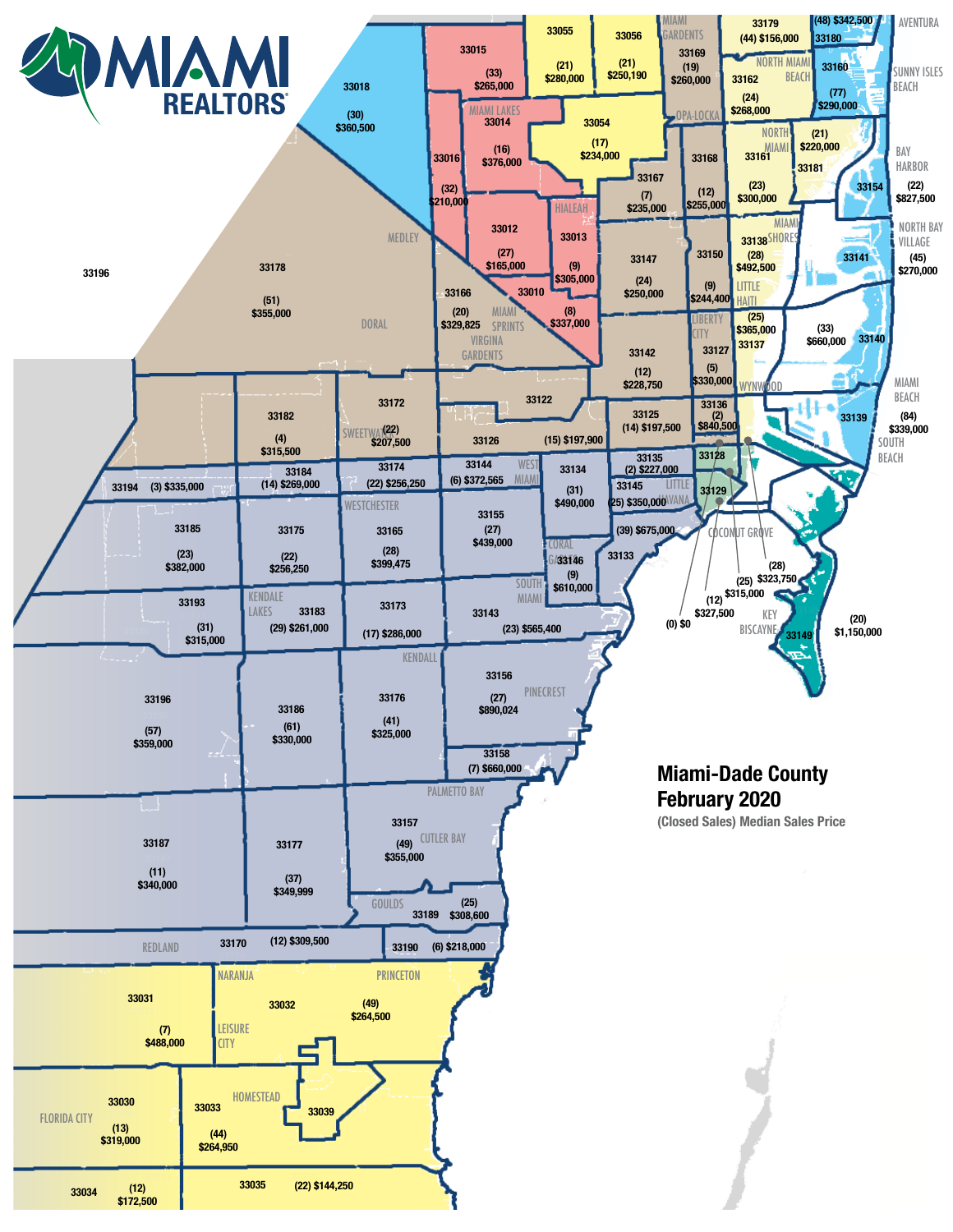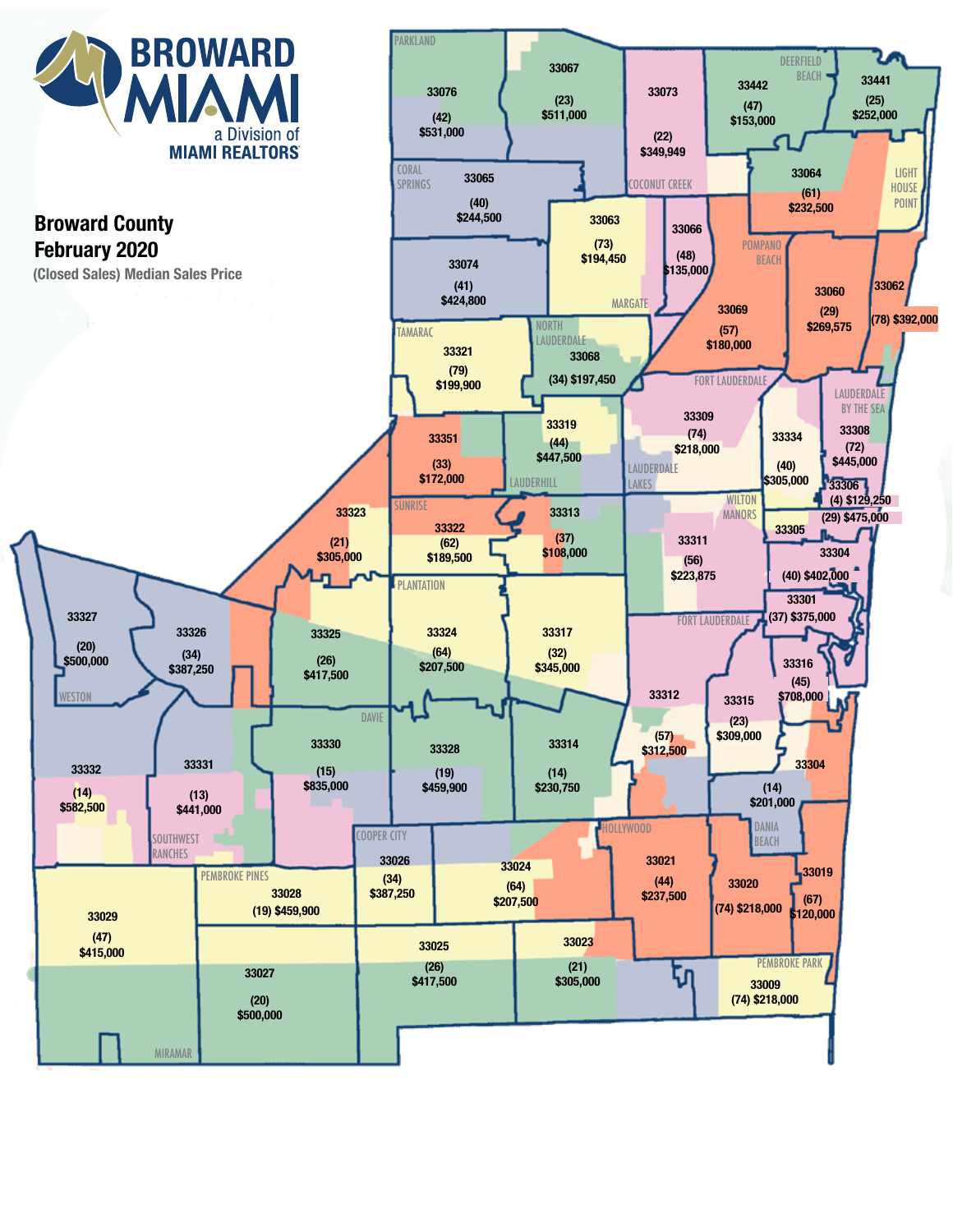

**(Closed Sales) Median Sales Price Palm Beach County February 2020**